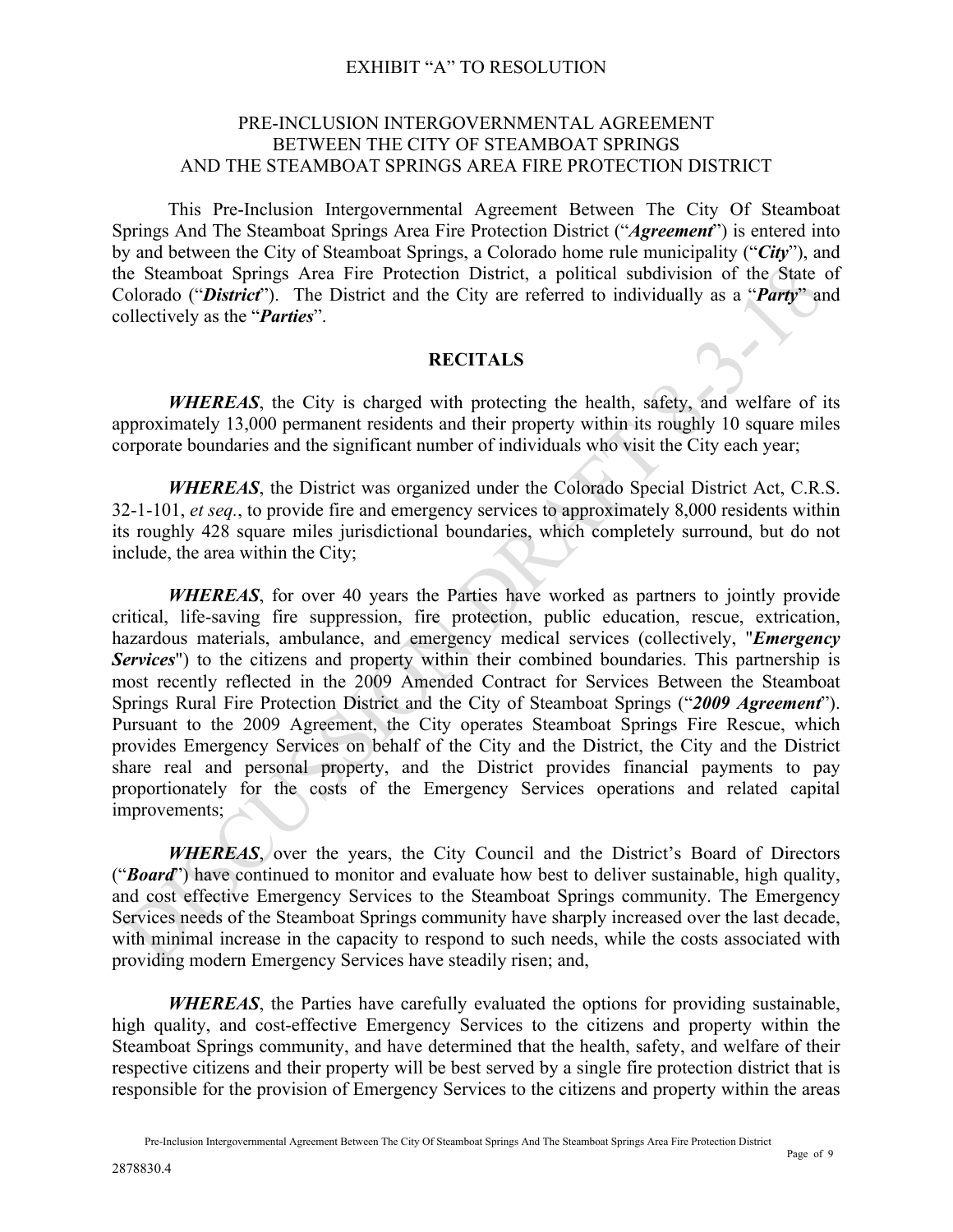currently served by the City and the District. To accomplish this goal, the Parties will seek to include all of the territory within the City's corporate boundaries into the District's jurisdictional boundaries in accordance with the terms of this Agreement.

**NOW, THEREFORE,** for good and valuable consideration, the receipt and adequacy of which is hereby acknowledged, the Parties agree as follows:

1. Creation of a Single, Integrated Fire Protection District. Subject to a vote of the citizens of the City, the Parties intend to form a single, integrated fire protection district to serve all areas currently served by the Parties by including all territory currently within the City into the District (the "*Inclusion*") pursuant to C.R.S.  $\S$  32-1-401(2)(a)(II)(b) – (e). Unless mutually agreed to otherwise by the Parties, the Parties shall take the following actions to seek approval for the Inclusion at a special election to be held on May 7, 2019 (the "*Initial Inclusion Election*"):

a. Initial Inclusion Resolution. Upon its determination to proceed with the Initial Inclusion Election, the District Board will, pursuant to C.R.S.  $\S$  32-1-401(2)(a)(II), adopt a resolution proposing the Inclusion and setting a public hearing to adopt a Resolution Initiating Inclusion Election. Thereafter, the District shall publish and mail notices as required by C.R.S. §§ 32-1-401(2)(b) & (3).

b. Resolution Initiating the Initial Inclusion Election. At its meeting specified in the resolution and notices referenced above in Section 1(a), the District Board shall conduct a public hearing and consider adoption of a Resolution Initiating Inclusion Election pursuant to C.R.S. § 32-1-401(2)(b). The Resolution Initiating Inclusion Election shall include, as conditions of the Inclusion, that if the voters approve the Inclusion:

 (i) the City shall discontinue providing Emergency Services, and the District shall begin providing Emergency Services, on January 1, 2020, or on such other date as may be mutually agreed to by the Parties to ensure a smooth and efficient transfer of Emergency Services from the City to the District; and,

(ii) on or before November 15, 2018, the City and the District shall mutually agree to the financial actions the City shall take to offset or reallocate the realized City Sales Tax savings (\$2,300,000 based on the 2018 approved budget) that will result from the District's property tax that will be approved by the City's taxpayers ("*Financial Actions*"), which shall be set forth in a written addendum to this Agreement. If the Parties fail to agree upon and sign a written addendum by November 15, 2018, this Agreement shall automatically terminate with no further action required by either Party.

c. Request Court Order for Inclusion Election. If the District Board approves the Resolution Initiating Inclusion Election following the public hearing, it shall immediately file a motion requesting an order from the Routt County District Court setting a special election to seek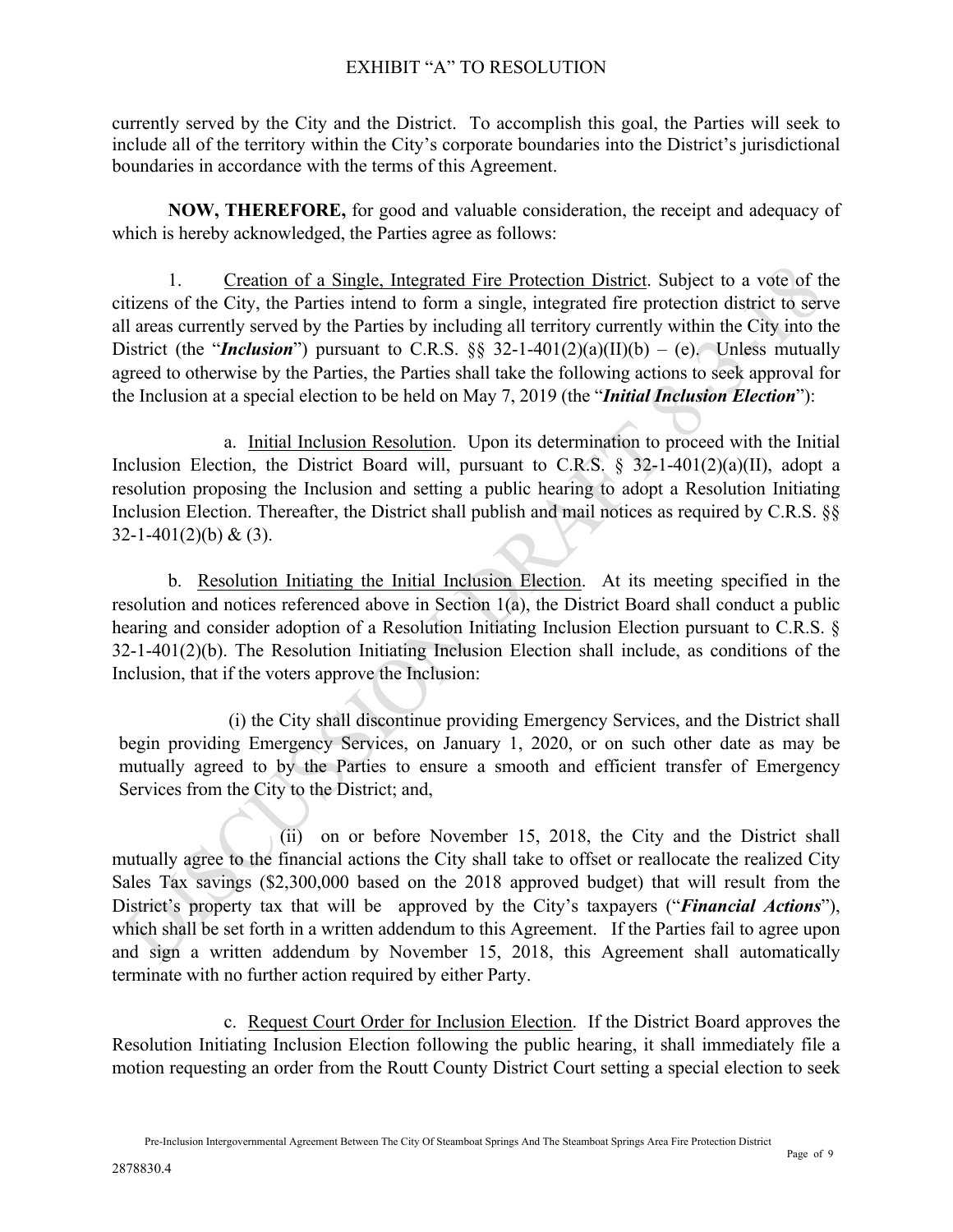voter approval of the Inclusion, appointing a Designated Election Official and approving the ballot question in substantially the form attached hereto and incorporated herein as **Exhibit A**.

d. Conduct of the Initial Inclusion Election. Upon receipt of the order from the Routt County District Court, the District, through its Designated Election Official, shall certify the ballot no later than sixty (60) days prior to the Initial Inclusion Election date, and take all actions necessary or desirable to conduct the Initial Inclusion Election pursuant to the Colorado Local Government Election Code and the Special District Act.

e. Court Order of Inclusion. If a majority of the voters approve the Inclusion, the District shall immediately seek a final Order of Inclusion from the Routt County District Court and record and file the same as necessary to make the Order of Inclusion effective, as required by the Colorado Local Government Election Code and the Special District Act.

f. Subsequent Inclusion Election. If a majority of the electors at the Initial Inclusion Election do not approve the Inclusion, the District shall conduct a mail ballot or polling place inclusion election in either November of 2019 or May of 2020, whichever date is mutually agreed to by the Parties ("*Second Inclusion Election*"). The Parties shall follow the procedures set forth in subsections 1(a) through (e), above, except that the Resolution Initiating Inclusion Election shall include, as a condition of the Inclusion, that if the voters approve the Inclusion, the City shall discontinue providing Emergency Services, and the District shall begin providing Emergency Services, on January 1, 2021, or on such other date as may be mutually agreed to by the Parties to ensure a smooth and efficient transfer of Emergency Services from the City to the District. If a majority of electors do not approve the Inclusion by a vote prior to June 1, 2020, this Agreement shall automatically terminate and be null and void and of no further effect.

g. Payment of Inclusion Election Costs. For the Initial Inclusion Election and, if necessary, Second Inclusion Election, the City shall pay sixty-six percent (66%) of the cost of conducting the election including, but not limited to, costs associated with public education and election consulting services. Public education and election consulting services paid for in any part by either party shall be limited to those permissible under article XXVIII of the Colorado Constitution and the Fair Campaign Practices Act, C.R.S. § 1-45-101, *et. seq.*

2. Provision and Funding of Emergency Services After Inclusion.

a. District to Provide Emergency Services. If the Initial Inclusion Election is successful, the District will begin providing Emergency Services within the City's corporate boundaries and the District's jurisdictional boundaries on January 1, 2020. In the event the Initial Inclusion Election is not successful, but the Second Inclusion Election is successful, the District will begin providing Emergency Services within the City's corporate boundaries and the District's jurisdictional boundaries on January 1, 2021. The date on which the District begins providing Emergency Services following the successful Initial Inclusion Election or, if necessary, the successful Second Inclusion Election, shall be referred to as the "*Transfer Date*". The District's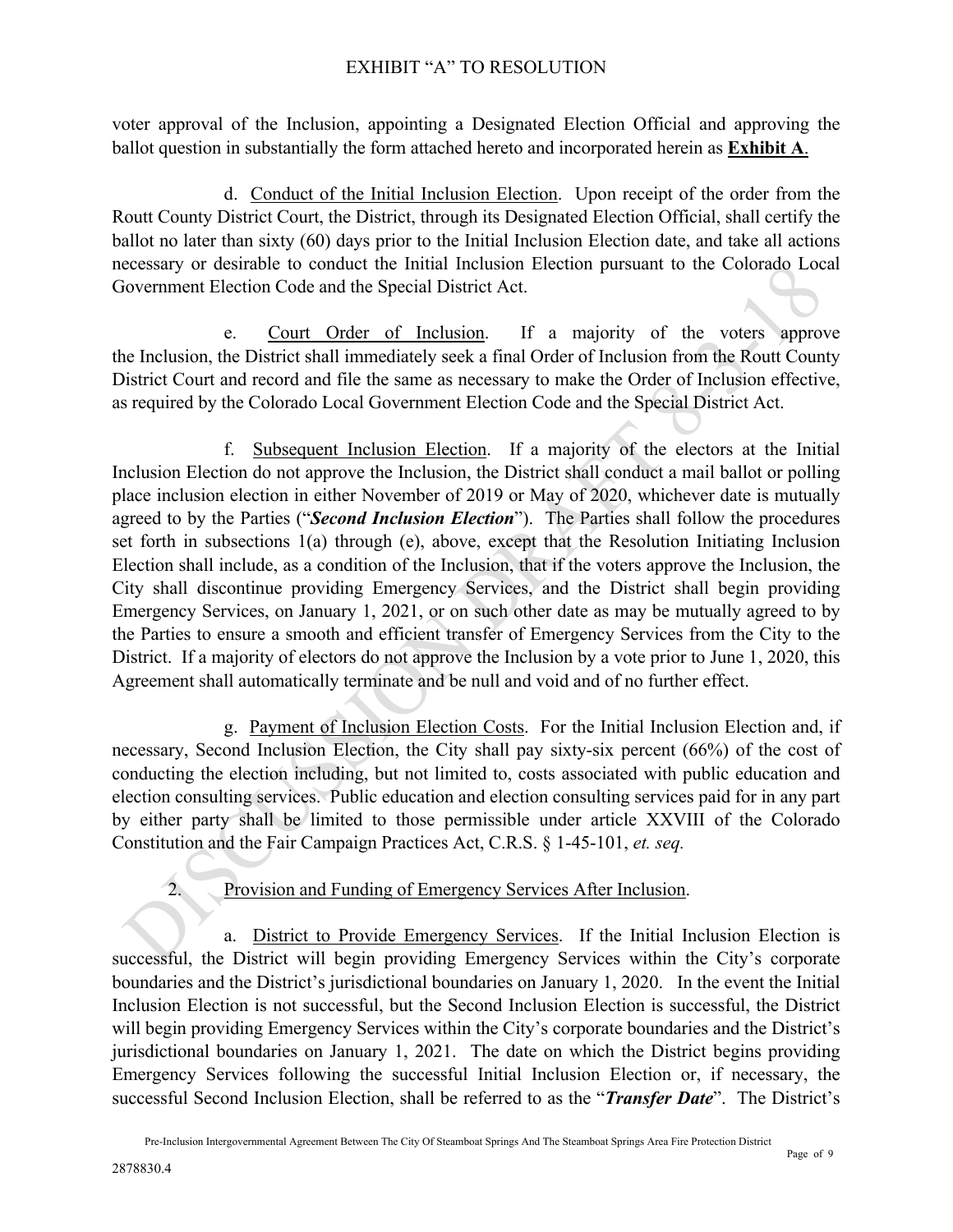provision of Emergency Services shall include enforcement of fire codes as previously adopted by the City; any future amendments, repeals, revisions or adoptions of fire codes by the City will be done only after written notice from the City to, and consultation with, the District.

 b. Optional Agreement to Change the Transfer Date. In order to effectuate a smooth and efficient transition of Emergency Services from the City to the District, the Parties may mutually agree to extend the Transfer Date to a later date upon such terms and conditions as the Parties may mutually agree pursuant to a separate written agreement. In addition, if the Second Inclusion Election occurs, and is successful, in November of 2019, the Parties may mutually agree to move the Transfer Date to an earlier date upon such terms and conditions as the Parties may mutually agree pursuant to a separate written agreement.

c. Provision of Emergency Services Before the Transfer Date. If a majority of the electors approve the Inclusion, the Parties shall continue to operate pursuant to the 2009 Agreement until the Transfer Date.

d. District Mill Levy. Upon recording the Court Order of Inclusion with the County, the District shall take all actions necessary to impose its maximum voter authorized mill levy of 9.00 mills upon each dollar of the total valuation for assessment of all taxable property within the District.

3. Amendment and Termination of 2009 Agreement. As of the Effective Date, the following new paragraph is added to the end of ARTICLE XV of the 2009 Agreement, entitled "Term and Termination":

Effective August 28, 2018, the Parties entered into a Pre-Inclusion Intergovernmental Agreement Between The City Of Steamboat Springs And The Steamboat Springs Area Fire Protection District ("*Pre-Inclusion Agreement*"), pursuant to which the Parties intend to include all of the territory currently within the City into the District's jurisdictional boundaries and have the District assume sole responsibility for the provision of Emergency Services. Accordingly, and notwithstanding anything in this Agreement to the contrary, on the Transfer Date, as defined in the Pre-Inclusion Agreement, this Agreement shall terminate in its entirety and all further contractual obligations between the City and the District shall be controlled by the Pre-Inclusion Agreement.

4. Agreement to transfer certain City's Emergency Services Tangible and Intangible Assets. As of the Transfer Date, the City shall discontinue providing Emergency Services. On or before the Transfer Date, the City shall transfer to the District all of the City's legal and equitable title and interest in and to any and all tangible and intangible assets and property currently used by the City for the provision of Emergency Services, free and clear of all liens and encumbrances, with the exception of the real property and improvements located at 840 Yampa Street ("840") Yampa Property"). Assets and property include, but are not limited to, real property, fixtures, improvements, buildings, personal property, furniture, appliances, supplies, plans, tools, vehicles,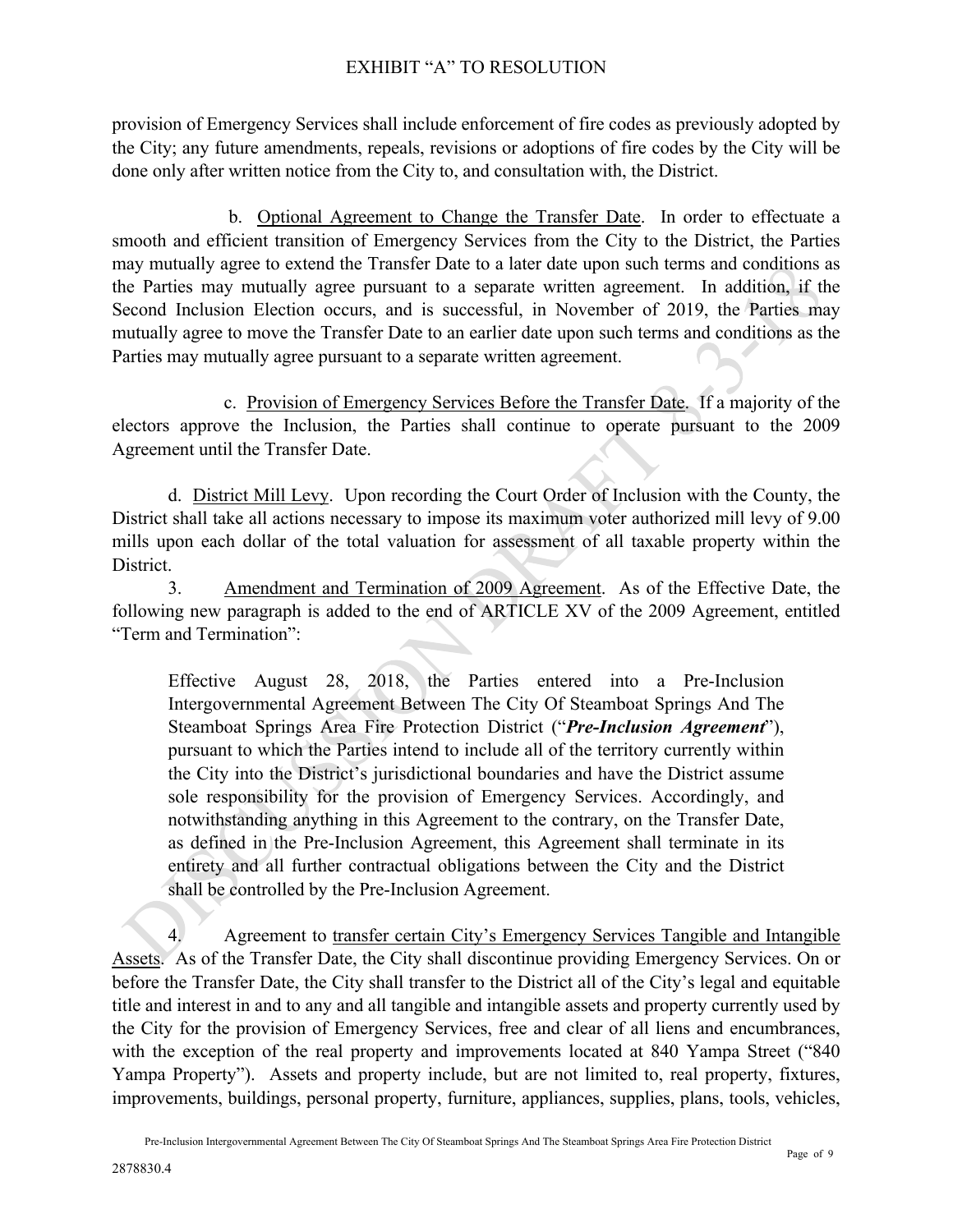apparatus, mobile equipment, machinery, and all other tangible and intangible assets of any type and nature whatsoever used by the City for the provision of Emergency Services (collectively, "*Emergency Services Assets*"). All of the City's ownership and reversionary interests in real property shall be transferred from the City to the District pursuant to warranty deeds. All tangible personal property shall be transferred from the City to the District pursuant to one or more omnibus bills of sale.

Notwithstanding the foregoing, the City shall not transfer its interest in the 840 Yampa Property to the District pursuant to this Agreement. In consideration of the City retaining its ownership of the 840 Yampa Property, the City agrees to lease the 840 Yampa Property to the District for a period of five years, with the District's option to renew such lease for an additional five years upon expiration of the initial lease term, in exchange for rent payments from the District of \$1.00 per year, and subject to the terms and conditions of a mutually acceptable Commercial Lease Agreement, which the Parties shall enter into prior to the Transfer Date. The City and the District acknowledge and agree that the current 840 Yampa Property does not represent a long-term solution to the Emergency Services needs of the City, the District, or the residents of the City and the District. As a result, the City and the District agree that, within three (3) years of the Transfer Date, they will collaboratively determine the total cost of acquiring property and constructing a new District-owned fire station and selecting the site for the new fire station, and the City shall contribute to the District 50% of the total cost of acquiring property and constructing the new fire station ("*Central Fire Station Contribution*"). The City may make the Central Fire Station Contribution through the donation of mutually agreed upon property, cash or a combination of property and cash. The City shall pay to the District any cash portion of the Central Fire Station Contribution within 30 calendar days of the date the District gives the City written notice that the District intends to commence construction of the new District-owned fire station in the City's central area.

5. Transfer of City's Emergency Services Personnel. On or before the Transfer Date, the City shall transfer to the District all of the City's Emergency Services employees and volunteers (collectively, "*Emergency Services Personnel*"), which Emergency Services Personnel shall become employees and volunteers of the District. The District will integrate such Emergency Services Personnel within its organization with equivalent rank, seniority, compensation, and benefits as they held with the City immediately prior to their ceasing to be employees and volunteers of the City and their becoming employees and volunteers of the District. The Parties shall work cooperatively to execute such documents as necessary, appropriate, and desirable to accomplish the transfer of the City's Emergency Services Personnel and all related benefits programs. The transfer of the City's Emergency Services Personnel and all related benefits programs shall expressly include the transfer of such funds as are necessary to meet the City's financial obligation under its benefits programs for the Emergency Services Personnel, including but not be limited to, retirement and pension plans, and accrued vacation and sick leave also known as paid time off or "PTO", and all other funds necessary to meet the City's financial and benefits obligations (regardless of current funding liabilities) to its Emergency Services Personnel as of the Transfer Date. The City's PTO obligations shall be calculated by multiplying accrued PTO hours for each employee by that employee's pay rate as of the day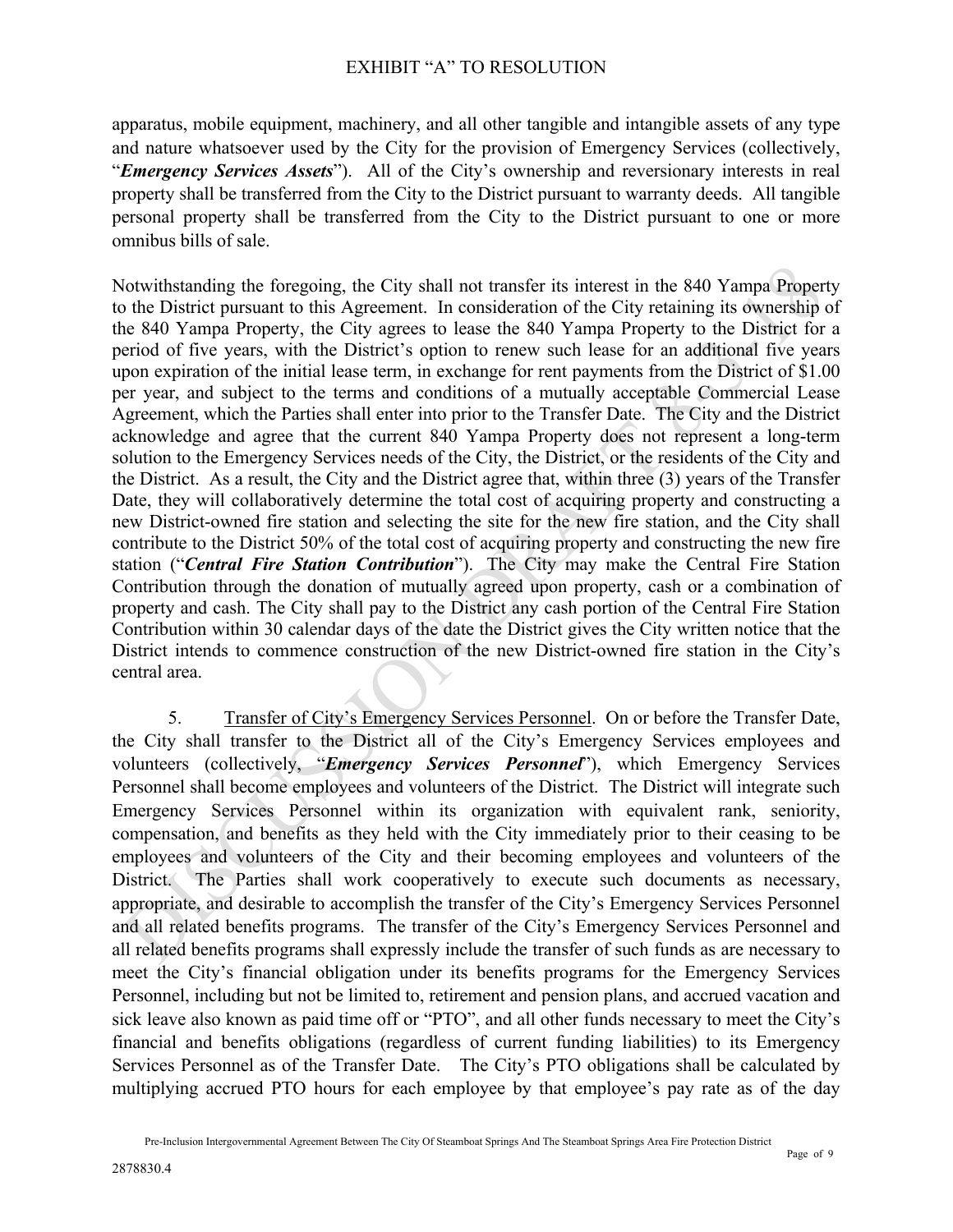before the Transfer Date, including any salary increase approved for that employee prior to the Transfer Date. With respect to retirement and pension plans, the District will accept the transfer of the existing balance of the various Steamboat Springs retirement and pension funds in full satisfaction of the City's obligation.

6. Pre-Existing Contracts and Agreements. On or before the Transfer Date, the Parties shall jointly evaluate all contracts and agreements that the City has entered into with any other private or governmental entity or person that relates to the provision of Emergency Services, and shall mutually determine whether each contract or agreement should be continued or terminated. The Parties shall take such reasonable actions as are necessary and appropriate to substitute the District for the City on contracts or agreement that will be continued, and to terminate the contracts and agreement, if any, the Parties mutually determine should be terminated.

## 7. Term and Termination.

a. Term. The "*Effective Date*" of this Agreement shall be the date upon which the last Party signs the Agreement. The term of this Agreement shall be unlimited and shall extend until terminated as provided herein.

b. Termination. This Agreement shall automatically terminate on the Transfer Date; provided, that the provisions herein obligating the City to transfer the City's Emergency Services Assets and Emergency Services Personnel, and the provision regarding Pre-Existing Contracts and Agreements, shall survive such termination until satisfied. Per paragraph 1(f), above, if a majority of electors do not approve the Inclusion by a vote prior to June 1, 2020, the terms of this Agreement shall automatically terminate and be null and void and of no further effect. This Agreement may also be terminated at any time by the mutual written agreement of the Parties.

c. Payments Subject to Annual Appropriation. All payments due hereunder are subject to annual appropriations by the Party from which payment is due, and therefore shall not constitute a multiple fiscal year financial obligation. In the event either Party fails to appropriate such payments, except for the Central Fire Station Contribution, through such Party's budget approval process prior to the calendar year in which such payment is due, this Agreement shall terminate as of January 1 of the year in which such payment is due.

#### 8. Miscellaneous.

a. Notices. Any formal notice, demand or request required or related to this Agreement shall be in writing and shall be given in person, by facsimile, or sent by registered or certified mail, postage prepaid to the Parties at the addresses as set forth on each signature page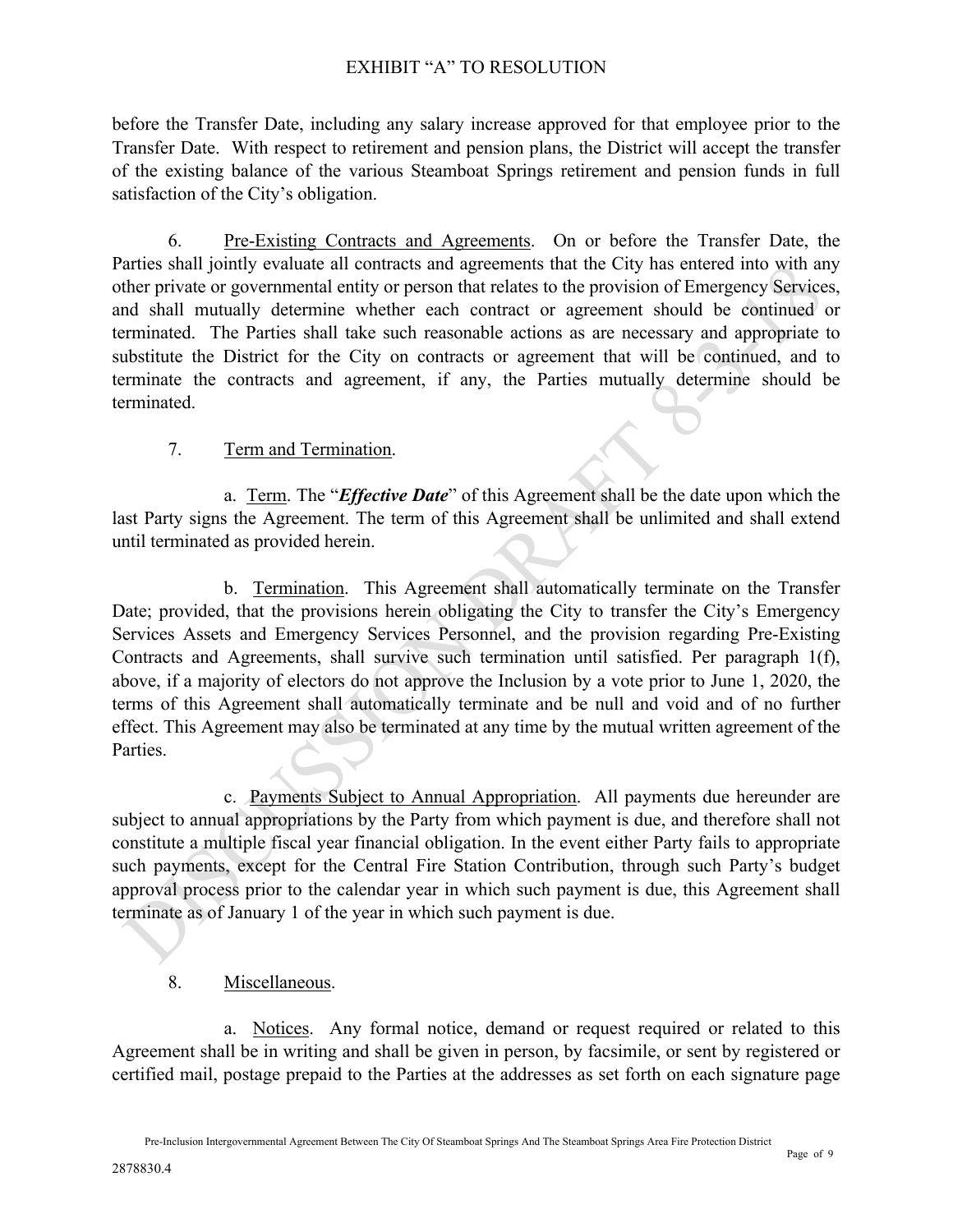attached hereto, unless another address is certified to the Parties. If sent by registered or certified mail, the notice shall be deemed given 72 hours after being placed in the U.S. Mail.

b. No Third-Party Beneficiaries. Nothing in this Agreement shall be deemed to create any third-party benefits or beneficiaries, or create a right or cause of action for the enforcement of its terms, in any entity or person not a Party to this Agreement, including any employees, volunteers, officers or agents of the Parties.

c. Severability. In the event that any of the terms, covenants, or conditions of this Agreement or their application shall be held invalid as to any person, corporation or circumstance by any court of competent jurisdiction, the remainder of this Agreement shall not be affected thereby, and such determination shall not affect or impair the validity or enforceability of any other provision, and the remaining provisions shall be interpreted and applied so far as possible to reflect the original intent and purpose of this Agreement.

d. Amendment. This Agreement may be amended only by a signed, written document approved by formal authority of the governing bodies of both Parties. Course of performance, not matter how long, shall not constitute an amendment to this Agreement.

e. No Assignment. This Agreement may not be assigned by either Party.

f. Governmental Immunity. This Agreement is not intended, and shall not be construed, as a waiver of the limitations on damages or any of the privileges, immunities, or defenses provided to, or enjoyed by, the Parties, and their past and present councilmembers, directors, officers, employees and volunteers, under federal or state constitutional, statutory or common law, including but not limited to the Colorado Governmental Immunity Act, Section 24-10-101, C.R.S., *et seq*., as may be amended.

g. Governing Law, Jurisdiction and Venue. Colorado law governs this Agreement. Jurisdiction and venue shall lie exclusively in the District Court for Routt County, Colorado.

h. Waiver of Breach. A Party's waiver of the other Party's breach of any term or provision of this Agreement will not operate or be construed as a waiver of any subsequent breach by either Party.

i. Execution. This Agreement may be executed in several counterparts, and by facsimile, electronic pdf, or other electronic means, each of which will be deemed an original, and all of which together will constitute one in the same instrument.

# [**SIGNATURE PAGE IMMEDIATELY FOLLOWS**]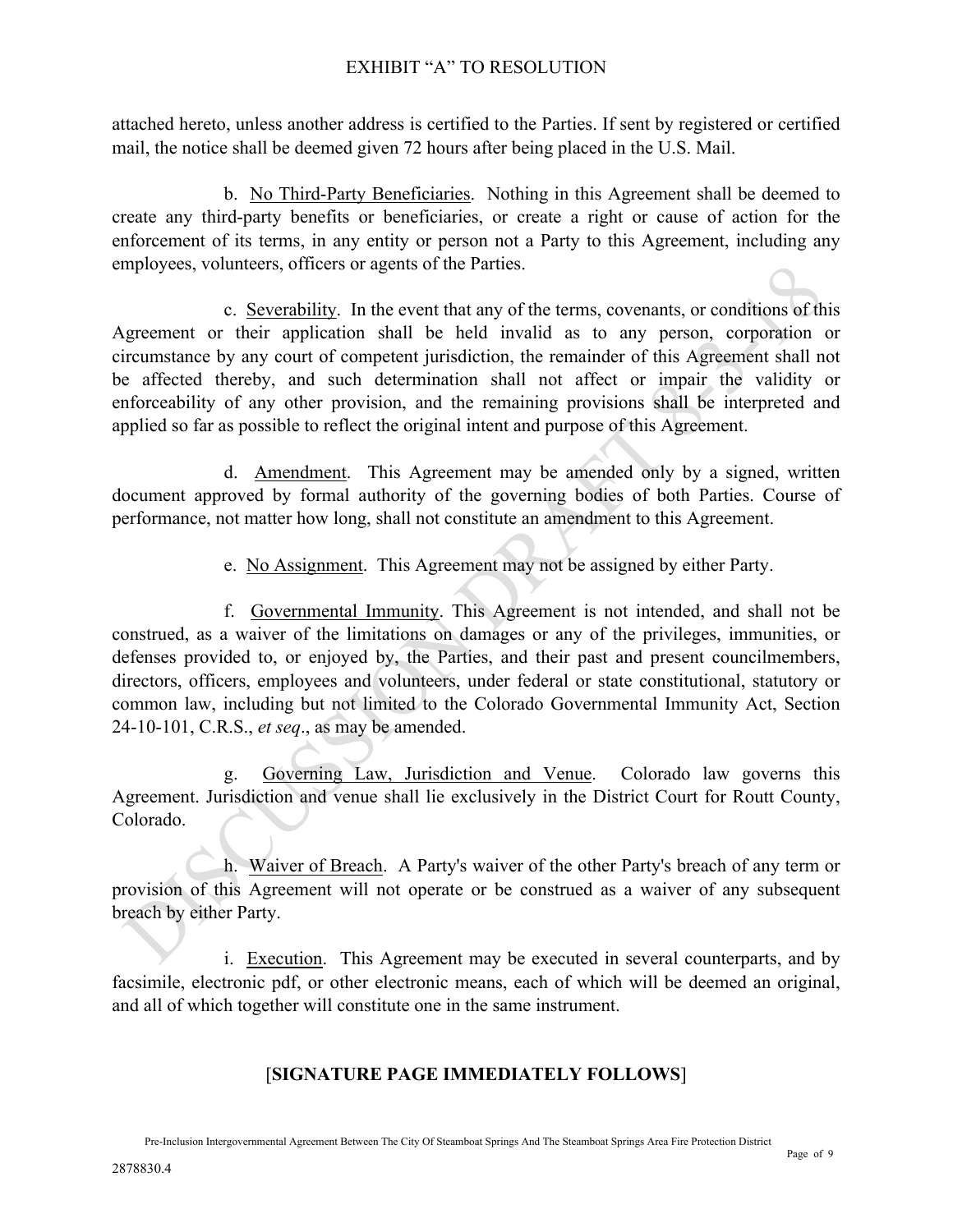IN WITNESS WHEREOF, the Parties have caused this Agreement to be executed as of the Effective Date.

|                      | STEAMBOAT SPRINGS AREA FIRE PROTECTION<br><b>DISTRICT</b> |                                                                                                                                         |
|----------------------|-----------------------------------------------------------|-----------------------------------------------------------------------------------------------------------------------------------------|
|                      |                                                           |                                                                                                                                         |
|                      | By:                                                       |                                                                                                                                         |
|                      |                                                           | Eric Schmidt, President                                                                                                                 |
|                      | Date:                                                     |                                                                                                                                         |
|                      | Address:                                                  | Steamboat Springs Area Fire Protection District<br>c/o Pinnacle Consulting Group, Inc.<br>550 W. Eisenhower Blvd.<br>Loveland, CO 80537 |
| Attest:              |                                                           |                                                                                                                                         |
|                      |                                                           |                                                                                                                                         |
| Tom Ihrig, Secretary |                                                           |                                                                                                                                         |
|                      |                                                           |                                                                                                                                         |
|                      |                                                           |                                                                                                                                         |
|                      | <b>CITY OF STEAMBOAT SPRINGS</b>                          |                                                                                                                                         |
|                      | By:                                                       |                                                                                                                                         |
|                      |                                                           | Jason Lacy, City Council President                                                                                                      |
|                      | Date:                                                     |                                                                                                                                         |
|                      | Address:                                                  | 137 10th St.                                                                                                                            |
|                      |                                                           | Steamboat Springs, CO 80487                                                                                                             |
| Attest:              |                                                           |                                                                                                                                         |
|                      |                                                           |                                                                                                                                         |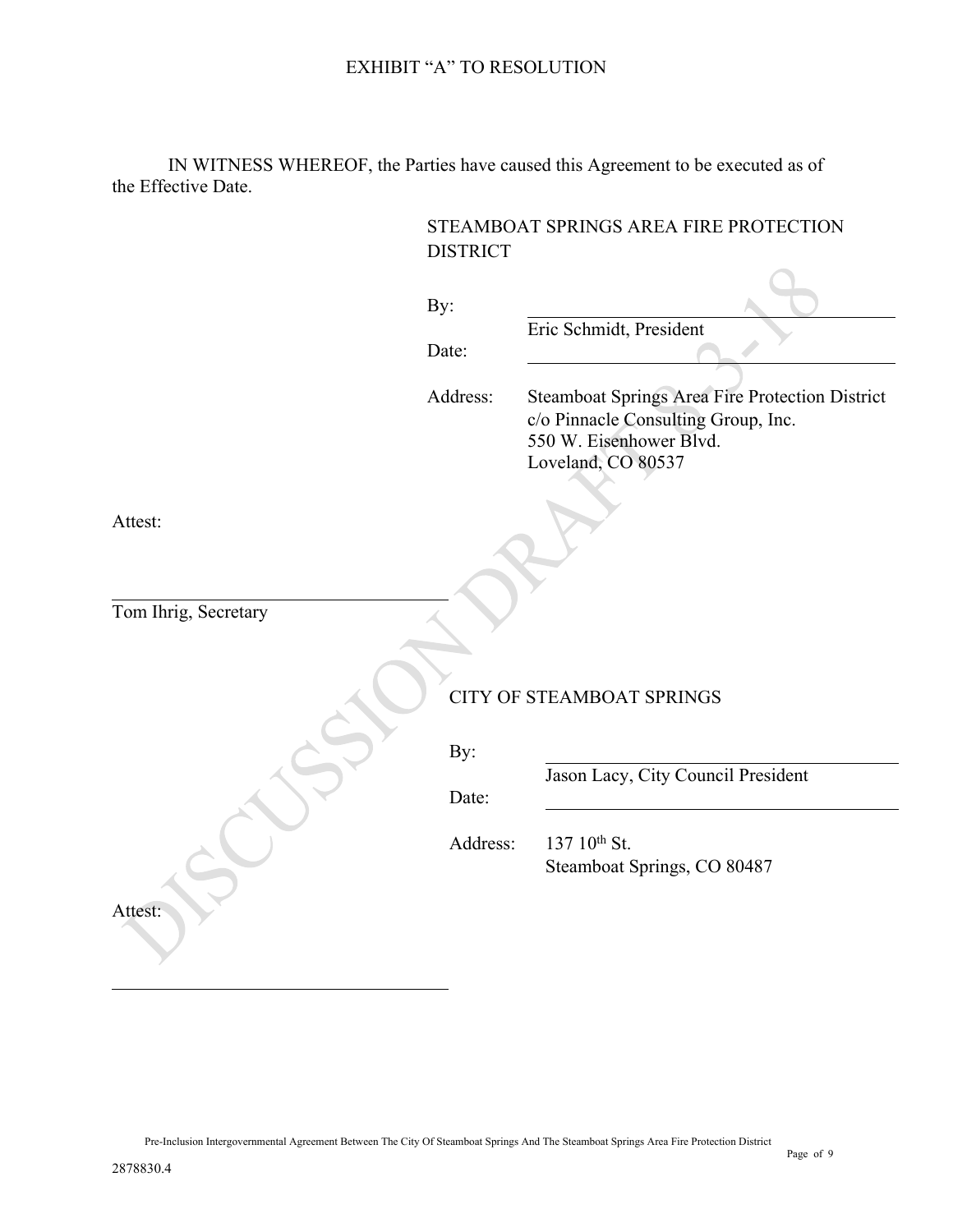[Name], [Title]

Pre-Inclusion Intergovernmental Agreement Between The City Of Steamboat Springs And The Steamboat Springs Area Fire Protection District